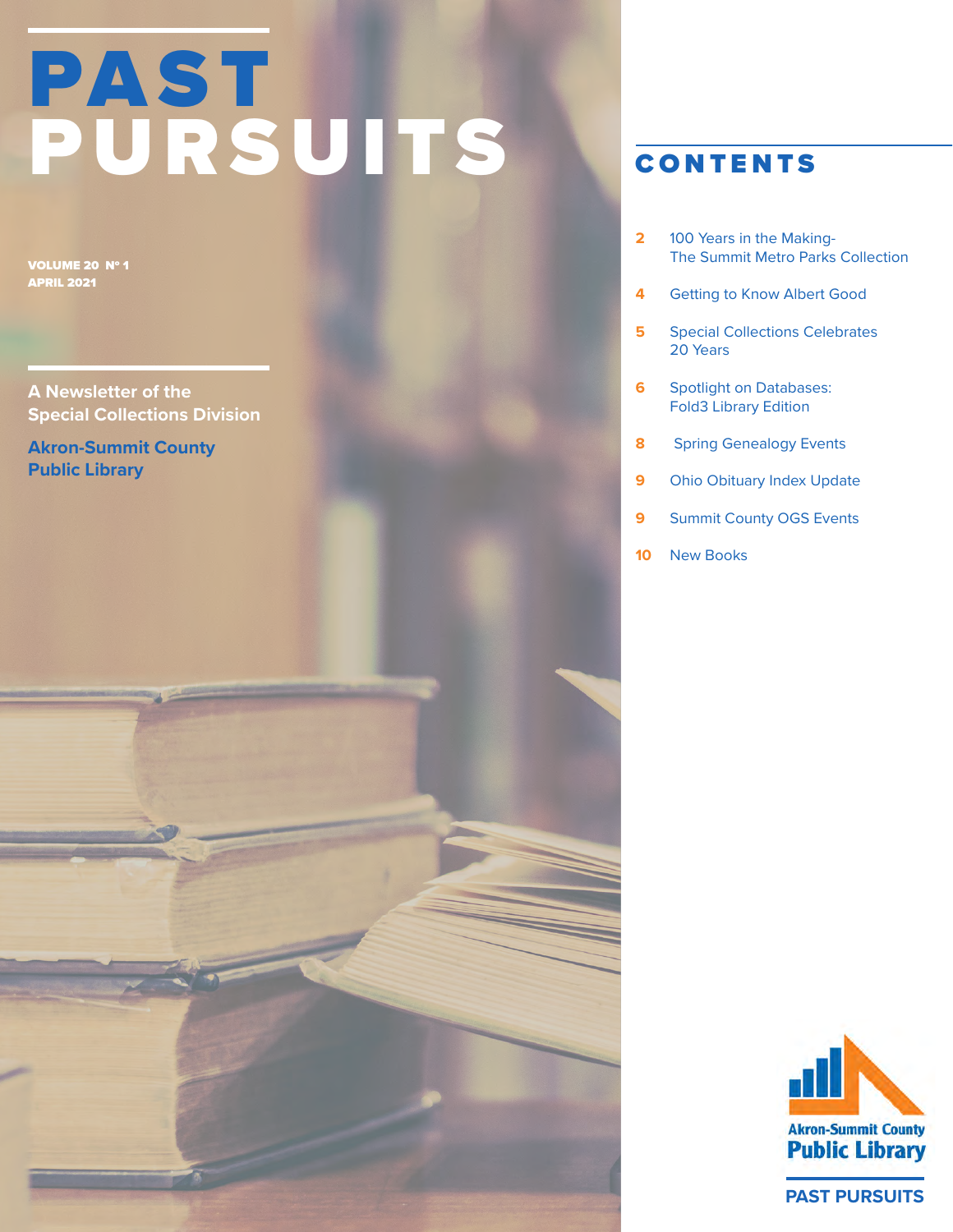## A Hundred Years in the Making - The Summit Metro Parks Collection

**BY CHERI GOLDNER, LIBRARIAN**

When Summit Metro Parks observed its 90th anniversary, we published a brief history of the parks district in our [Spring](https://www.akronlibrary.org/images/Divisions/SpecCol/images/PastPursuits/pursuits-10-1.pdf)  [2011 issue.](https://www.akronlibrary.org/images/Divisions/SpecCol/images/PastPursuits/pursuits-10-1.pdf) As the organization now celebrates being "Your Back Yard for 100 Years," we thought it would be a good time to highlight the amazing Summit Metro Parks Collection that the Library is fortunate to house.

Summit Metro Parks began transferring its archival materials to the Library in 2005 and adds to the collection on a regular basis. Materials in the collection date from the establishment of the park district in 1921 to the present and include:

- Hundreds of oversized blueprints and drawings from the Planning and Development office
- Board of Commissions meeting minutes from 1926-2019
- Boxes of correspondence from Harold Stanley Wagner, who served as the organization's first Director-Secretary from 1925-1958
- Thousands of photographs documenting everything from the building of the parks' earliest structures to recent public programs
- Naturalists journals from 1966-1993 kept by Bert Szabo, whose 34-year career with the park district included serving as its first interpretive naturalist
- Publications
- Newspaper clippings

Parks intern Paul Harbalok created item-level descriptions of the oversized documents from the Planning and Development office in the [Archives Catalog,](https://gencat.eloquent-systems.com/akronlibrary/public) while former Chief Naturalist Bert Szabo organized most of the other materials prior to their transfer to the Library. Special Collections staff update [the](https://www.akronlibrary.org/locations/main-library/special-collections/local-history/archival-collections)  [collection's finding aid](https://www.akronlibrary.org/locations/main-library/special-collections/local-history/archival-collections) and create records in the Archives Catalog as materials are added.

Because of the size of the collection, we have processed it primarily at the folder or box level rather than at the item level. Researchers looking for items on a related topic should consult the finding aid and search the Archives Catalog to identify folders or boxes of interest and then visit the library to browse those folders or boxes. Of course, we can provide limited assistance to researchers who live out of town or are not comfortable visiting the Library right now.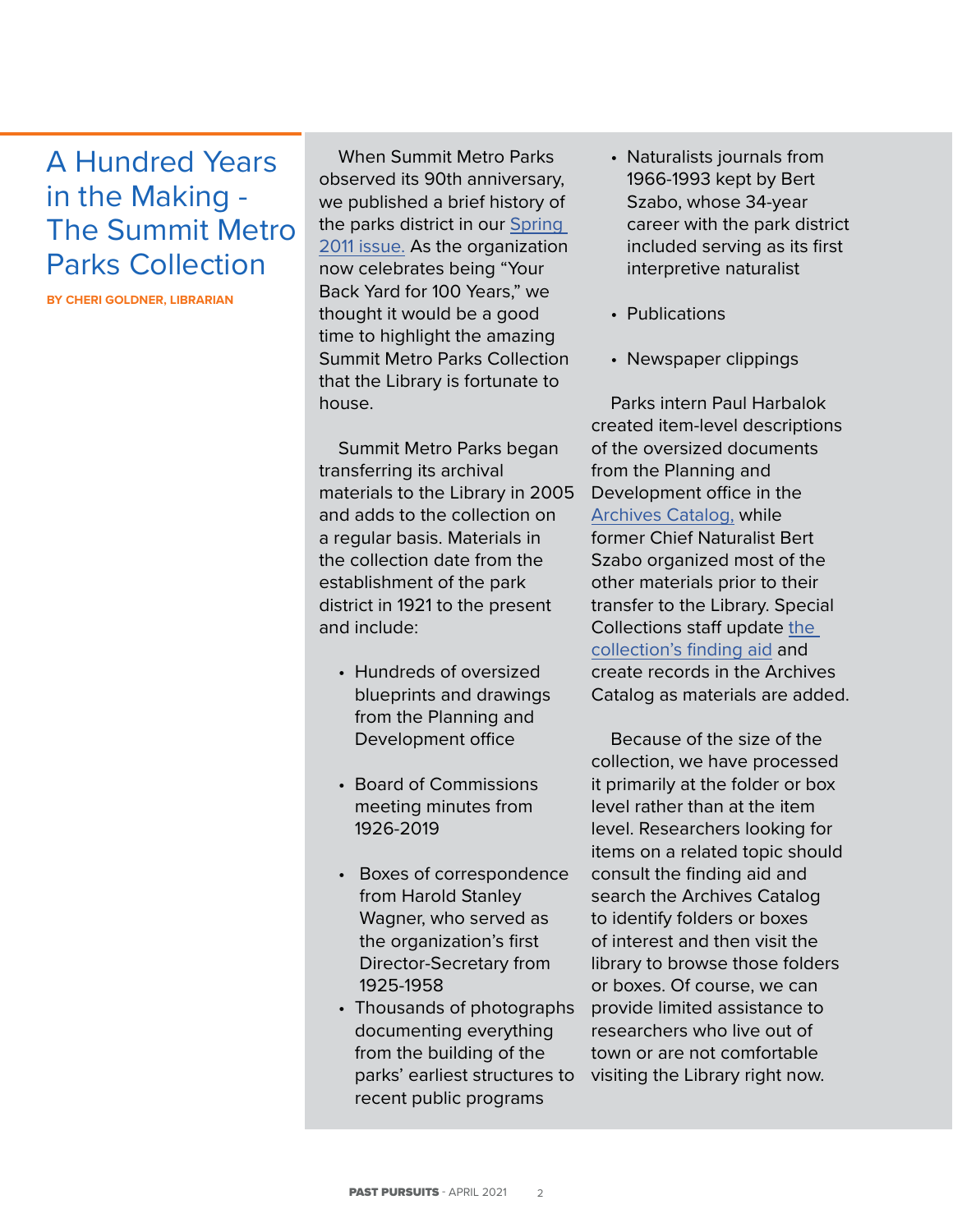Just a few of the incredible images in this collection are featured here. To see more historic photographs, view a timeline, and learn how to take the Centennial Tour, visit Summit Metro Parks' Centennial [website.](http://www.summitmetroparks100.org/)

#### THE AKRON METROPOLITAN PARK DISTRICT Minutes of Proceedings  $or$ July 14th, 1933. The Board of Park Commissioners The Akron Metropolitan Park District A meeting of the Board of Park Commissioners of the Akron Metropolitan Park District was held in the office of Mr. F. A. Sejberling at 4:00 P.M. July 14th, 1933. The roll call showed Mr. Seiberling, Mr. Kindig. and Mr. Eckroad present. Mr. H. S.Wagner, Director-Secretary was present. The minutes of the meeting of May 17th were read. There being no additions or corrections the same were approved as read. The Secretary reported that the General Assembly **XTIAC** of the State of Chio passed a bill granting the control and management of Virginia Kendall State Park to the Akron Metropolitan Park District June 8th, 1933, and that the bill was signed by the Governor June 28th, 1933, and that the bill will become · NN<sub>C</sub> effective September 29th, 1933, and that applications for the establishment of a C.C.C. 193 Camp at Virginia Kendall State Park are being prepared. Resolution  $#13-1935$

#### **1933**

Records in the Summit Metro Parks Collection document the parks' development over the years. These meeting minutes record the transfer of Virginia Kendall State Park from the State of Ohio to the Akron Metropolitan Park District (the former name of Summit Metro Parks)





**February 1937** Construction workers employed by the Civilian Conservation Corps built a shelter at Gorge Metro Park within a week.

**June 16, 1949** Fishing with cane poles at Alder Pond on the opening day of Goodyear Heights Metro Park.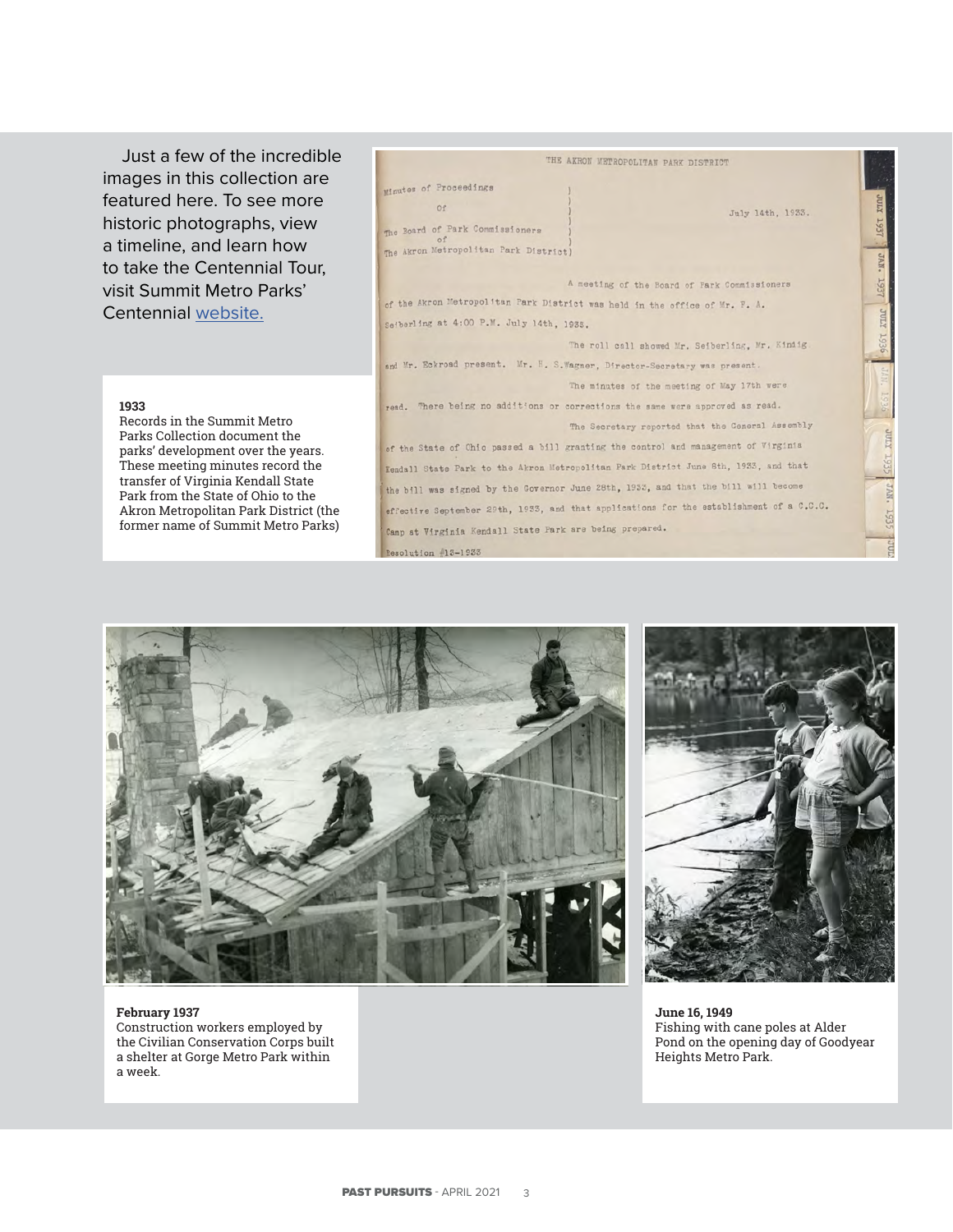# **Getting to Know… Albert Good**



**ALBERT H. GOOD Akron Beacon Journal, November 10, 1945.**

Albert H. Good was born in Akron on August 10, 1893 to William and Della (Houghton) Good. His parents both belonged to families of some standing in the community, his maternal grandfather a well-known grocer and his father's family operating various business and real estate ventures in Akron. Early in his life, Good's parents separated, eventually divorcing. He and his sister Geraldine remained with their mother, while his father traveled extensively as an inspector for the Federal Land Office.

Good graduated from Central High School and pursued a degree in architecture from Carnegie Institute of Technology, now Carnegie Mellon. He graduated in 1914, remaining in the Pittsburgh area for several years before returning to Akron and forming a partnership with fellow architect

#### **BY REBECCA LARSON-TROYER, LIBRARIAN**

Edwin D. Wagner in 1920. Good & Wagner became one of Akron's most prominent architecture firms, designing numerous important buildings in the city, including the Y.M.C.A., Children's Hospital, the municipal building, Portage Country Club, Sunshine Cottage at Springfield Lake Sanatorium and First National Tower, the city's first skyscraper. Additionally, the firm designed a number of stately homes for Akron elite, among them John S. Knight and C. W. Seiberling. A 1923 advertising booklet, available on our [website,](https://www.akronlibrary.org/images/Divisions/SpecCol/images/GoodWagner-Architects.pdf) features images of their work.

In the early 1930s, Good & Wagner designed several structures for Camp Manatoc. The project was a departure from the firm's earlier work, which most often reflected Classical, Tudor or Art Deco styles. The rustic architecture of Camp Manatoc, created with native building materials and exposed rafters and beams, was designed to be in harmony with natural surroundings. This rustic style would come to characterize Good's work for the remainder of his career. In 1934, Good left Akron for a position in Washington, D. C. as consulting architect for the National Parks Service (NPS). There he assisted with efforts in federal and state parks and, according to the Plain Dealer, "organized the setup under which the National Parks Service […] took over the nation's historic monuments."

During his time with NPS, Good wrote and edited several texts on rustic architecture and the importance of natural aesthetics in park design. These texts included

photographs, illustrations and plans that might be adapted for use in parks throughout the nation, including by the Civilian Conservation Corps (CCC), a public work relief program initiated in 1933 to provide work opportunities for young, unmarried men during the Great Depression. Good's work earned him national recognition and numerous mentions in publications that chronicle the history and importance of "parkitecture."

Good's position with NPS came on the recommendation of Harold S. Wagner (no relation to Edwin D. Wagner), director and cofounder of the Akron Metropolitan Park District, with whom Good worked during the Camp Manatoc project. The pair collaborated again when Good designed structures for Virginia Kendall Metropolitan Park, a CCC project, part of Cuyahoga Valley National Park today. The colleagues and friends corresponded extensively, their letters archived as part of the Summit County Metro Parks Collection in Special Collections. Written between 1933 and 1942, the letters span Good's years with NPS and include references to his work on various parks projects.

After a brief relocation to Chicago with the NPS, Good left the parks service, returning to Akron. He rejoined Good & Wagner, though his tenure there was brief. In 1945, he died of a heart attack at the Akron City Club at the age of 53. Albert Good is buried at Glendale Cemetery.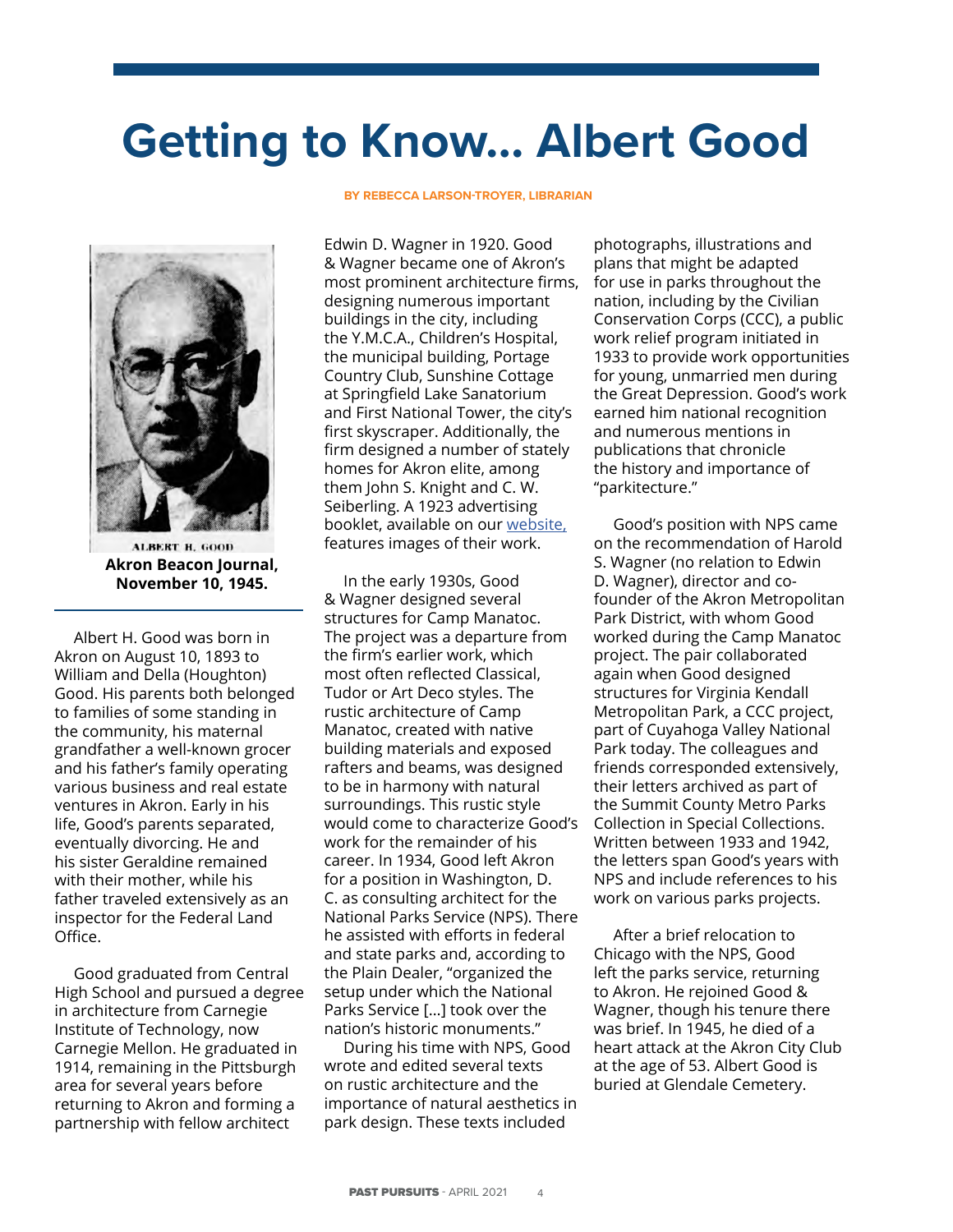

# ECIAL COLLEGE **Special Collections Celebrates Twenty Years**

**BY JUDY JAMES, PAST DIVISION MANAGER, AND MARY PLAZO, DIVISION MANAGER**

When planning began in the late 1990s for a new Main Library building, the Library's administration made a decision to create a new department devoted to local history and genealogy. Our forward-thinking leaders recognized the growing interest in genealogy generated in part by the Internet, along with a significant increase in requests for information about local history as good reasons to create this new department. In 1997, a small team of librarians met weekly for nearly a year to develop a vision for this new department. Working closely with the Library's administration, plans evolved to create the department. With the hiring of a manager in March of 2001, Special Collections became an official department of one fulltime manager and one part-time clerk. Later that year, another staff member was hired, just in time for the big move from 55 South Main Street to our temporary

AST DIVISION MANAGER, AND MARY PLAZ During our time on Tallmadge Avenue, we hired two more staff members, which allowed us enough personnel to staff our own reference desk at that location.

When the new Main Library was dedicated in 2004, Special Collections made its official debut. How we have grown since the days when our local history collections were housed in a chain link fenced area in the basement of the old library! With a creative, energetic, and knowledgeable staff of seven, we maintain one of the most comprehensive genealogy collections in the state of Ohio. Whether seeking an obituary or more in-depth research, family historians from near and far call, email, and visit us. Others take advantage of our classes and programs. Our local history and archival collections continue to grow as well, boasting a wide variety of materials from local

individuals and organizations in all formats. The crown jewel is the archival collection of the Summit County Historical Society, transferred to us in 2008.

Although collecting and preserving these materials are our goals, access is our mantra. Since premiering our digital exhibit website Summit Memory in 2007 where we exhibit many digitized photographs, documents, and oral histories from the Library's collections, we have also formed partnerships with over 20 organizations that now contribute their historic and rare materials to the website. We've also created access to many of our other collections through our Archives Catalog database. With all of these efforts to provide more access for our researchers both in-person and online, we continue to share and shine a light on these remarkable collections.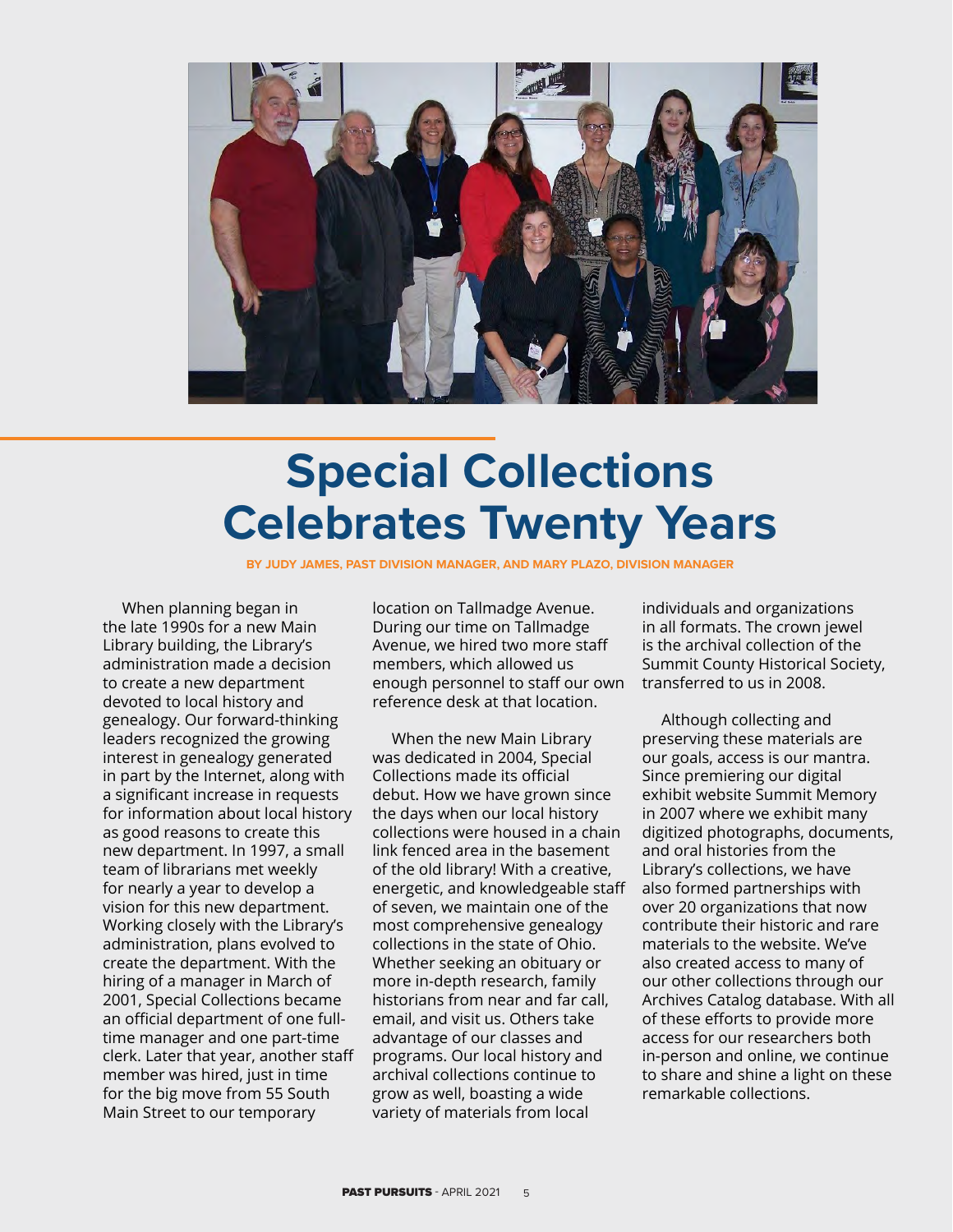## Spotlight on Databases: Fold3 Library Edition

**BY BARBARA LEDEN, LIBRARIAN**

With millions of troops serving in conflicts in the past, chances are one of your ancestors was in the military. Military records may provide unique information on an ancestor. Fold3, owned by Ancestry.com and distributed to libraries by ProQuest, provides centralized access to many original military records including registrations, enlistments, photos, and stories. The name Fold3 is derived from the traditional flag folding ceremony, a 13 fold process. According to the National Flag Foundation, the third fold is made "in honor and tribute of the veteran departing our ranks, and who gave a portion of his or her life for the defense of our country." Fold3 contains over 500 million records and is continually growing. Records are compiled from institutions like the National Archives and Records Administration, Allen County Public Library, Pennsylvania Historical & Museum Commission, Cuyahoga County Archives, and FamilySearch.

Fold3 can be accessed for free through the ASCPL [website](https://www.akronlibrary.org/) at any Library location or at home. You will need to have a valid ASCPL card. Go to the Library's website and hover over "Research" at the top of the page, select "Databases by (data sets) that Fold3 contains.

Title," then scroll down to find "Fold3."



The main categories listed at the top are Home, Search, Browse, CW Stories, Memorials, and Help. On the Home page, you may choose to search records for the United States, Australia, Canada, New Zealand, and the United Kingdom. Once a country is chosen, a page comprised of a grid of clickable categories appears.

The Search option allows you to select from several categories and filter your search by keyword, name, date, place, and other options. In the Browse section you can see a list of all "publications"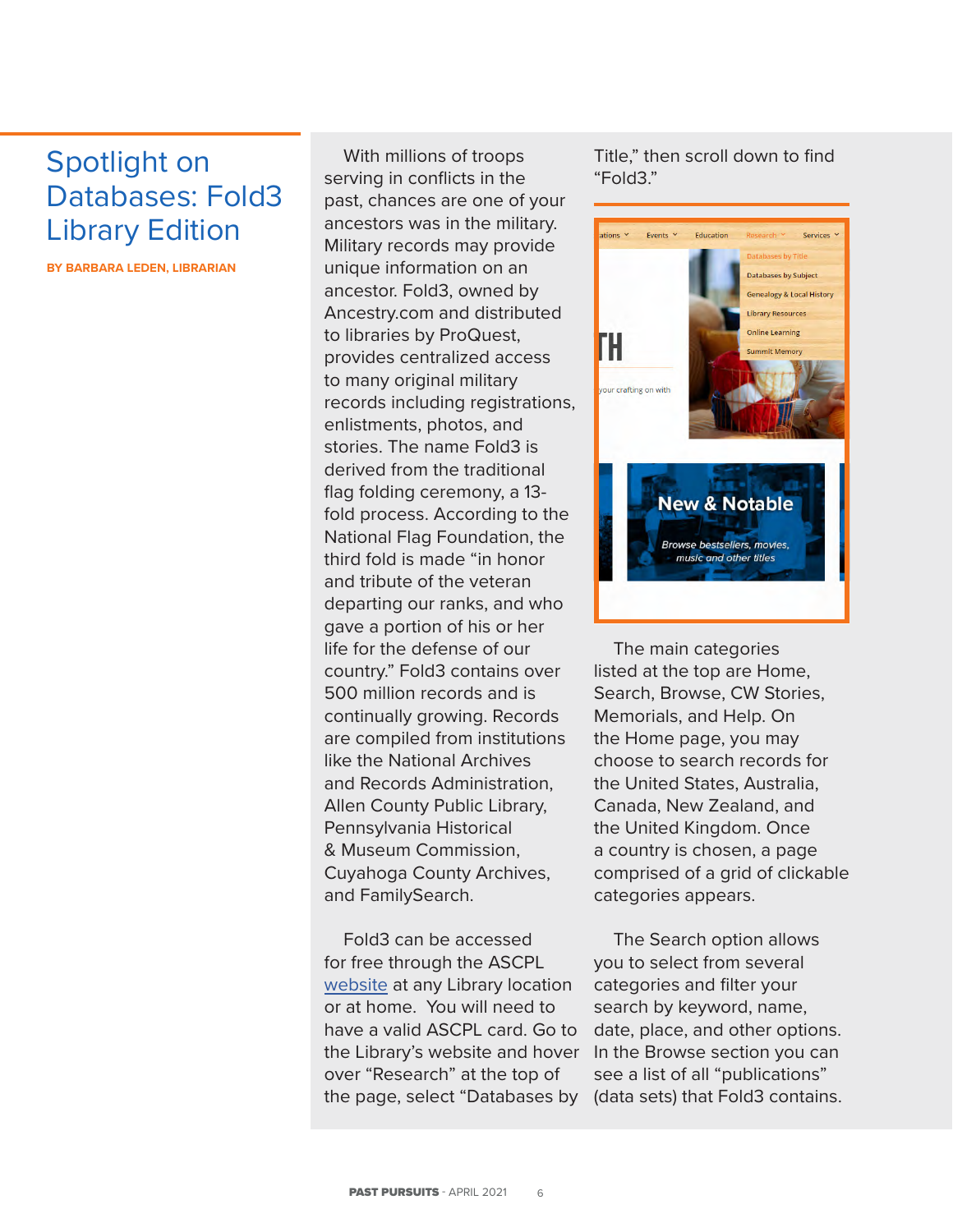You can narrow these down by keyword and also open individual publications to reveal their sub-categories and related images. CW Stories is a collection of information relating to the United States Civil War. Explore battles, regiments, naval history, and other information. Help is a training center that includes several tutorials on how to use Fold3.

In Memorials, the U.S. Vietnam Wall honors over 58,000 people who died or were listed as missing in the Vietnam War, and the U.S.S. Arizona Memorial honors the 1,177 people who perished with the ship in Pearl Harbor. In the U.S. Honor Wall, contributors can memorialize veterans from any U.S. conflict

or peacetime service with service summaries, stories, and photos. It's also possible to create memorial pages for people, places, organizations, events, or topics. To contribute to the U.S. Honor Wall or create a memorial, you'll need to register for a free basic Fold3 membership.

Fold3 offers more than military information. The Home page includes categories of African American and Native American records as well as a Non-Military category. This features the complete 1860 and 1930 U.S. federal censuses and parts of the 1900, 1910, and 1920 censuses. The 1930 census is helpful since it has a column stating if a person was a veteran and of what conflict. Once a veteran

ancestor is located on this census, it's possible to search for military information without leaving Fold3. The Non-Military category also offers city directories for large U.S. cities (including Cleveland), Nebraska homestead files, naturalization documents, Massachusetts vital records, and the published Pennsylvania Archives. For those interested in the mysterious, this category also includes Project Blue Book, a series of investigative case files on sightings of UFOs gathered by the U.S. Air Force.

With Fold3 you can explore a plethora of records to learn more about ancestors who served in the military and proudly link their service to your family tree.

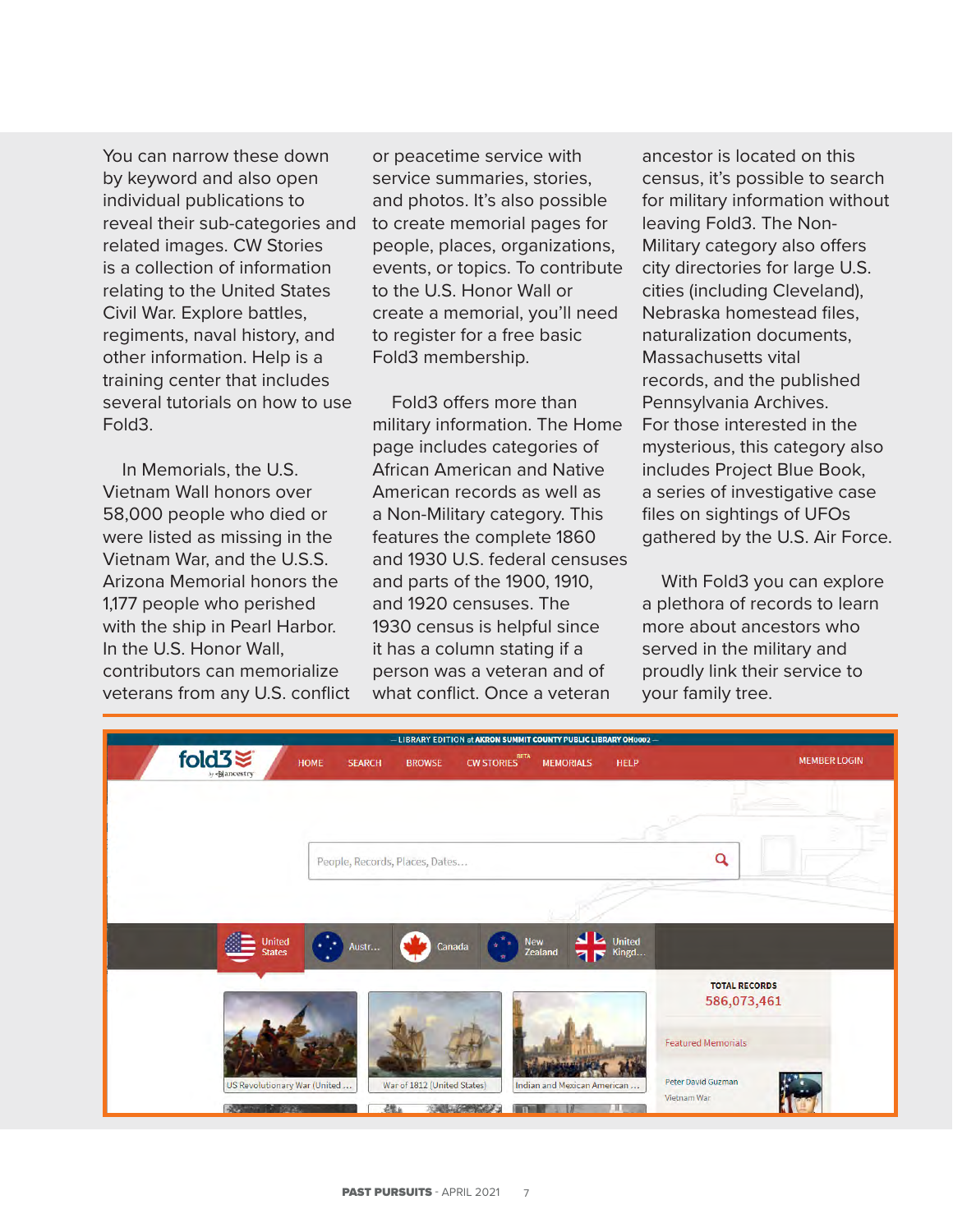# **Join Us for Spring Genealogy Events**



**"The Cultural Phenomenon of Home DNA Testing" with Libby Copeland Saturday, May 1 10:30am – 12:30pm Zoom**

This presentation will explore the extraordinary cultural sensation of home DNA testing, which is redefining family history. It will draw on Libby Copeland's years of research for her latest book, The Lost Family: How DNA Testing is Upending Who We Are (Abrams 2020), which The Wall Street Journal calls "a fascinating account of lives dramatically affected by genetic sleuthing." With more than 35 million people having been tested, a tipping point has been reached. Virtually all Americans are affected whether they have been tested or not, and millions have been impacted by significant revelations in their immediate families. [Register](https://services.akronlibrary.org/event/5019966 ) to receive a Zoom link.

Libby Copeland is an awardwinning journalist and author, who writes from New York about culture, science, and human behavior. As a freelance journalist, she writes for such media outlets as The Atlantic, Slate, New York, Smithsonian, The New York Times, The New Republic, Esquire.com, and The Wall Street Journal.



**"Advanced Genealogy Research Techniques" with Deborah Abbott Saturday, May 22 10:30am – 1pm Zoom**

Ready to take your genealogy research to the next level? Join Special Collections for an informative program designed to help break down those brick walls. [Register](https://services.akronlibrary.org/event/5020055) to receive a Zoom link.

Cluster Genealogy: Finding Your Lost Ancestor

Using a case study, this session will introduce the importance of researching ancestors by using extended family members, friends, and community.

Voices from the Past: Using Manuscript Collections

Manuscript collections may be the answer to breaking your brick wall. Learn how and where to find manuscript collections and other sources that can create a gold mine of information pertaining to your ancestor.

Deborah A. Abbott, PhD. is a professional genealogist specializing in African American research, manuscript collections, and genealogy methodology. A native of Cleveland, Ohio, she presents lectures and workshops at variety of national, state, and local genealogy conferences and is an instructor at the Genealogy Research Institute of Pittsburgh (GRIP) and the Salt Lake Institute of Genealogy (SLIG). She is a member of the Association of Professional Genealogists and the Genealogical Speakers Guild.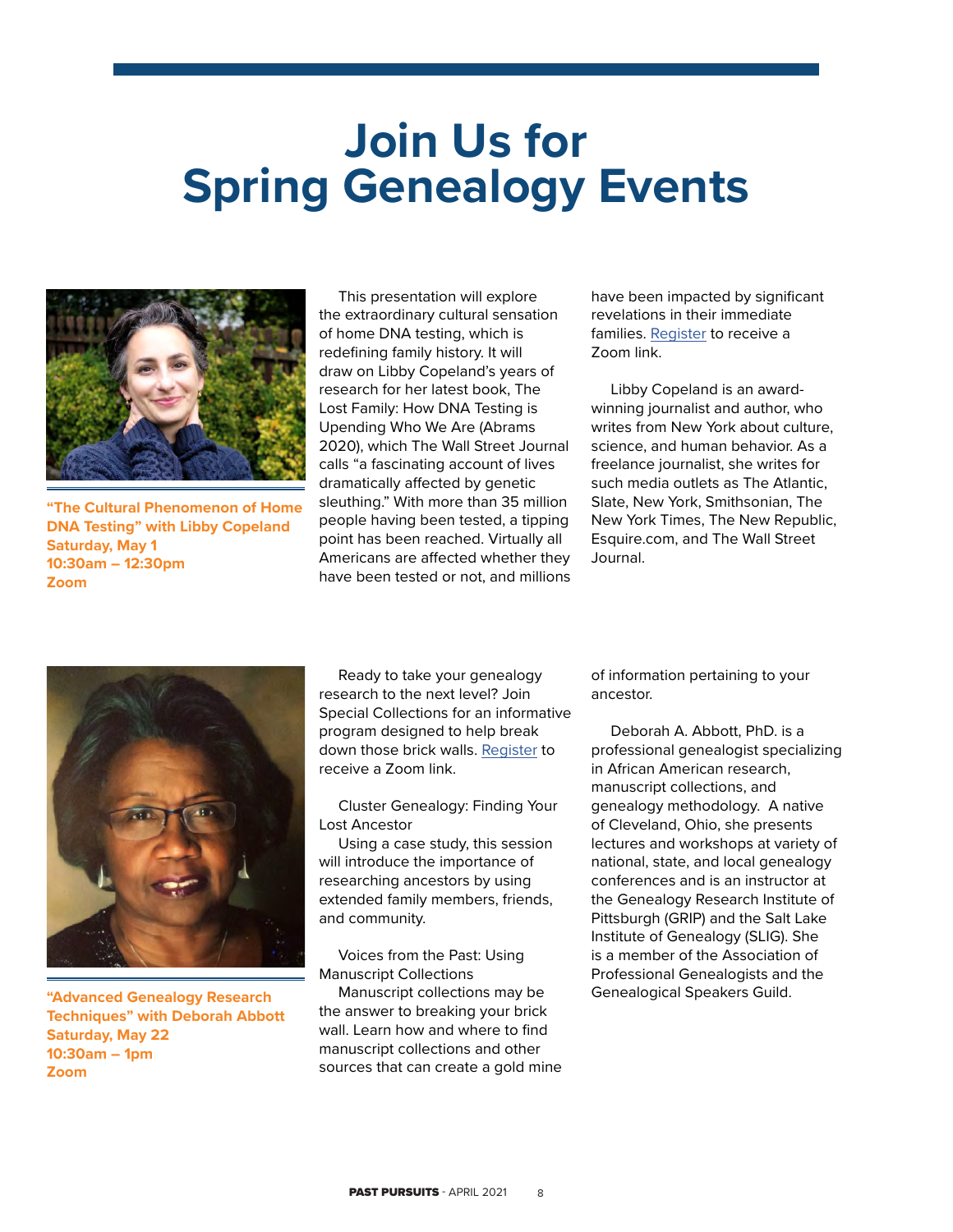## Ohio Obituary Index Update: **The Reporter and Akron Jewish News**



Thanks to our large group of dedicated volunteers, last spring we were able to complete the entering of deaths information from the Akron Beacon Journal Subject Indexes (1841-1939) and Akron Beacon Journal Obituary Indexes (1937-present) into the Ohio Obituary Index.

Indexing of current Akron Beacon Journal obituaries continues to be a daily task for library staff, but we also want to extend our coverage to include other local publications. This year, we started adding obituary

citations from The Reporter, the area's African American newspaper, and the Akron Jewish News. We are indexing from new issues as we receive them and from older issues as we have time.

Currently, the index includes obituaries published in The Reporter dating from 1969-1973 and 2019-present and in the Akron Jewish News from 2018-present. The Reporter issues from 1969- 1999 and 2003-2018 can also be searched [online.](https://cdm16007.contentdm.oclc.org/digital/collection/p16007coll68)

## Summit County OGS Events



**Virtual meetings of the Summit County Chapter of the Ohio Genealogical Society are open to the public. Contact the chapter at [info@summitogs.org](mailto:info@summitogs.org) for a Zoom link. For more information on these and other events, see the chapter's**  [Events](https://summitogs.org/eventListings.php?nm=68) **page.**

**Saturday, April 10, 2-4 PM: Chapter meeting** "Celebrating SCCOGS' 50th Anniversary: A Trip Down Memory Lane" presented by Jane Gramlich

**Saturday, May 15, 2-4 PM: Chapter meeting** "Maternal Failure" presented by Barb Baltrinic

#### **Saturday, June 19, 2-4 PM: Chapter meeting** "Lifelong Learning: Enhancing Your Genealogical Skills" presented by Carla Cegielski